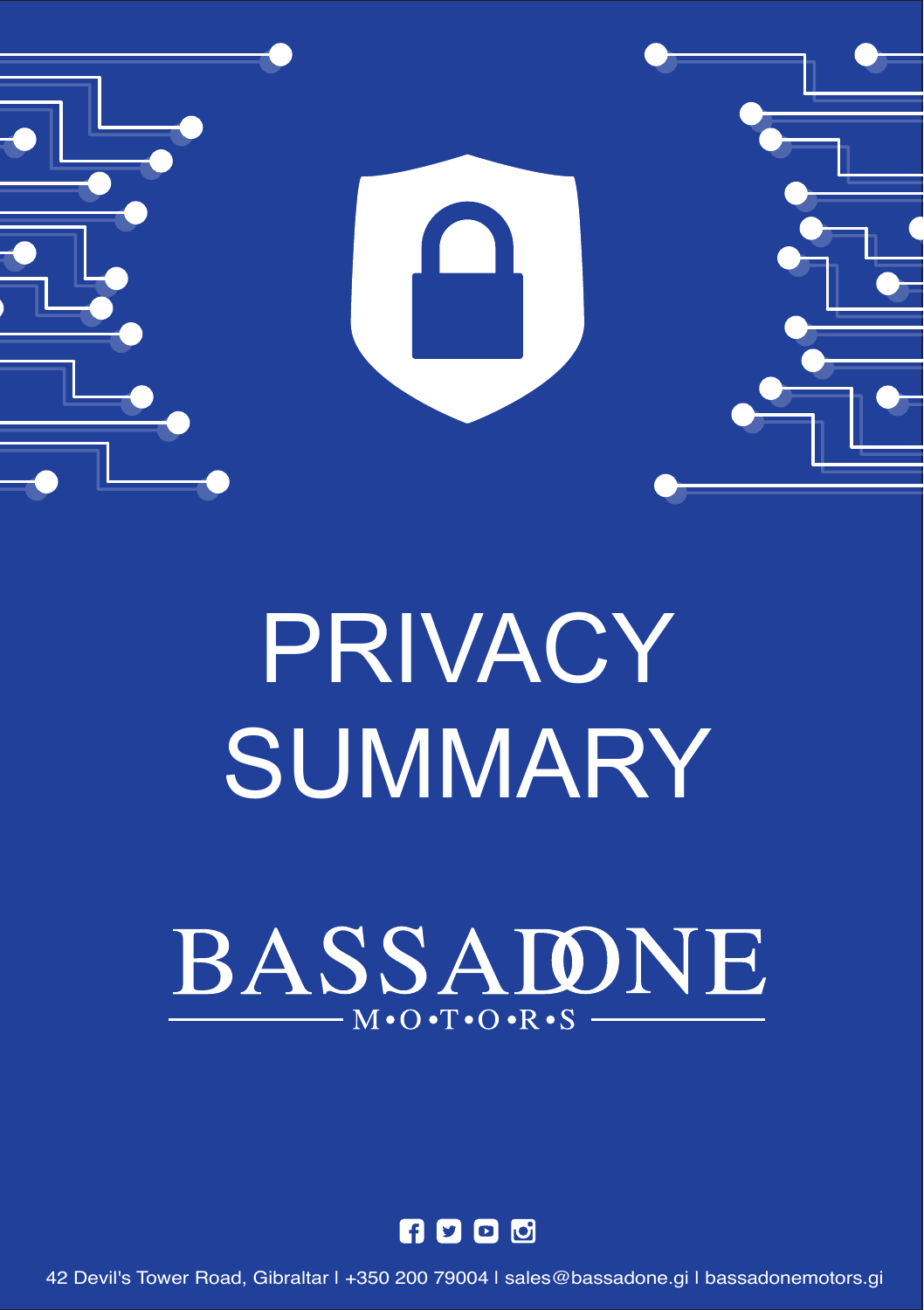At A Bassadone 1904 Ltd we do all we can to respect your rights to privacy and the protection of your personal information. We are part of Bassadone Automotive Group and this notice sets out a summary of what we do with your information in order to run our business and provide our customers with products and services.

#### **The information we use and where we get it from**

We will obtain information about you when you enquire about our products or services. Typically, the information that we obtain will be your contact details and details of any products or services that you have purchased or expressed an interest in purchasing.

### **Your rights**

You have certain legal rights to control what we do with your information. This includes a right to get access to your personal information; to request us to correct or update incorrect information; to object to, or request that we restrict processing your information in certain circumstances; to object to direct marketing; and to receive the personal information you provided in a portable format.

For more information about your rights, including how to exercise them and the circumstances in which they apply, please refer to our terms and conditions on our website: http://www.bassadonemotors.gi/AboutUs/Terms

If you wish to raise a complaint on how we have handled your personal information, you can contact our Data Protection Officer at dpo@bassadone.gi. We hope that we can address any concerns you may have, but you can always contact the relevant data protection authority; The Gibraltar Regulatory Authority.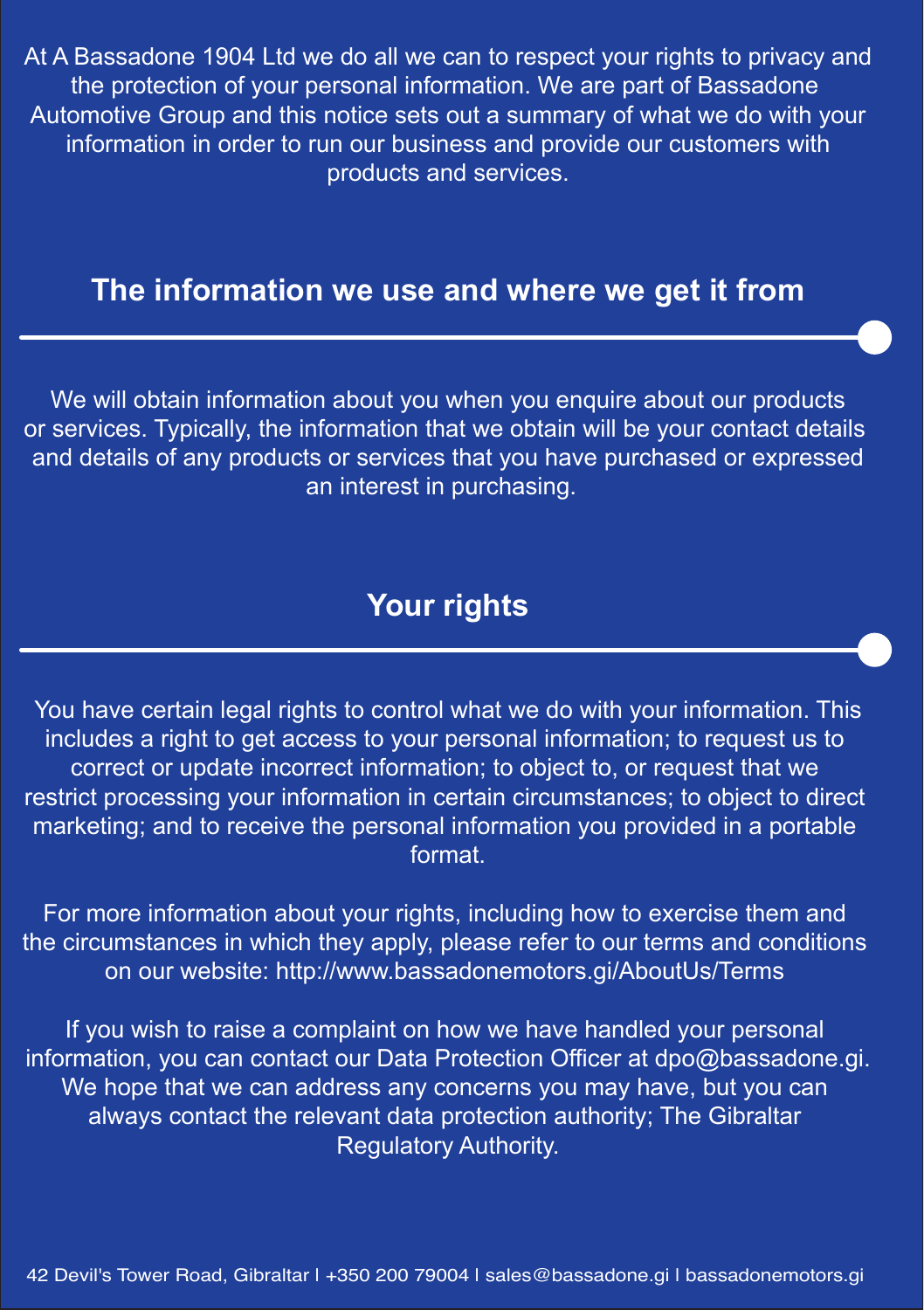Where we are required to do so to perform our contract with you, we may process your information for completing warranty work or other after-sales obligations. Where it is in your vital interests, we may use your information to organise and notify you about safety and product recall notices.

We may process your information to comply with legal obligations including assisting HM Customs Gibraltar and Vehicle Licensing Department

We may process your information to allow us to pursue our legitimate interests including for: Analysing our performance to further improve our customer services; market research and for general administration purposes.

For more detailed information about the purposes for which we use your information please refer to our privacy policy on our website http://www.bassadonemotors.gi/AboutUs/Terms

#### **Sharing your information outside of the Bassadone Group**

We keep your information confidential and will only share your information outside of the Bassadone Automotive Group for the purposes mentioned in our privacy notice. This includes sharing with third parties such as vehicle manufacturers for warranty purposes.

#### **Transferring information overseas**

Most of the information we hold on you will be held locally, however A Bassadone 1904 Ltd will pass on data to third parties outside of the EU only where lawfully permitted and in compliance with applicable laws. If we transfer your information outside of the EU we will take steps to ensure that appropriate security measures are taken with the aim of ensuring that your privacy rights continue to be protected.